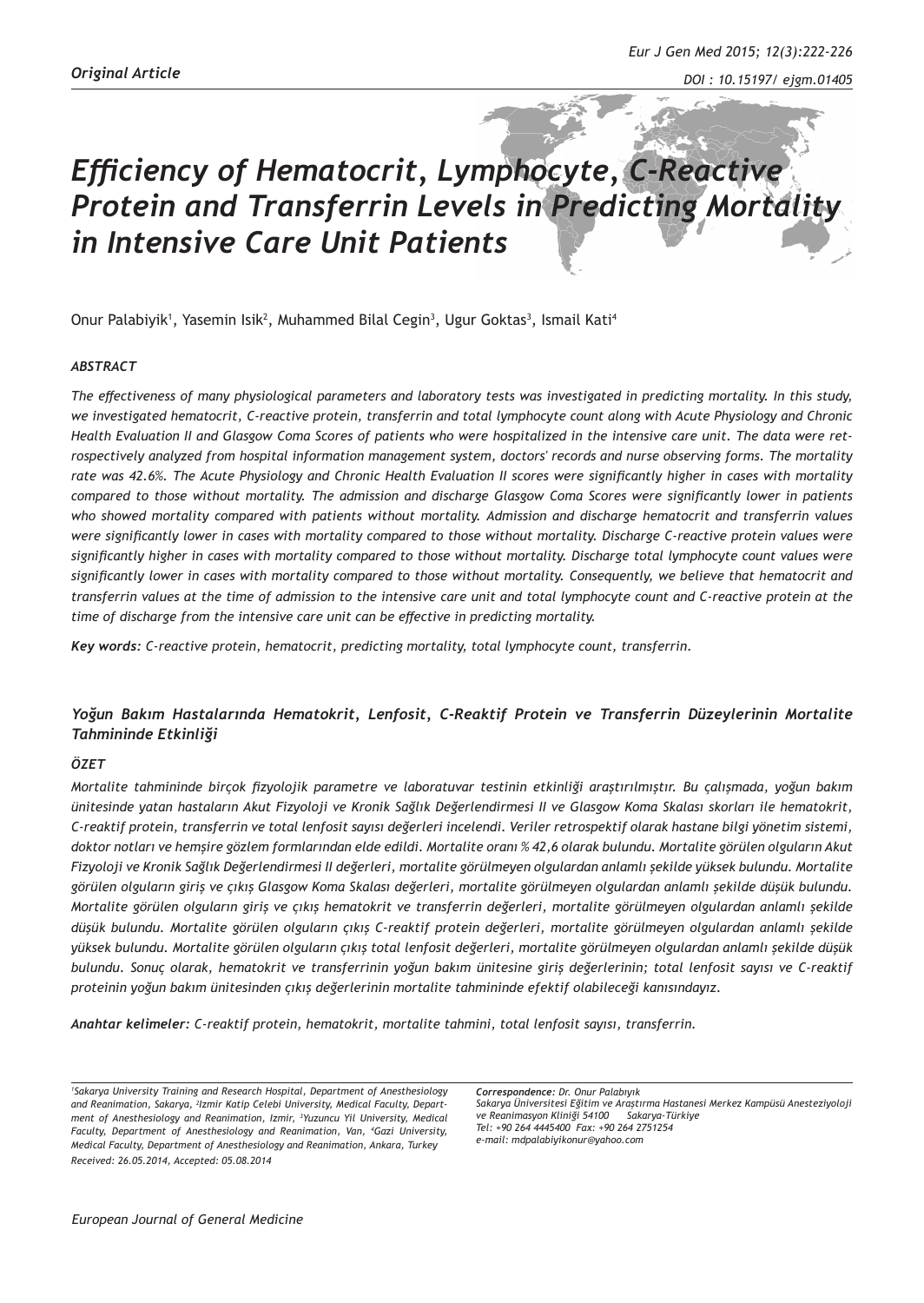# **INTRODUCTION**

Intensive care units (ICUs) are the units in hospitals in which severely ill patients are followed up, many invasive interventions are applied, nosocomial infections are frequently observed, and mortality rates and hospital stays are the highest. Several scoring systems have been developed for predicting mortality rates and the prognosis of patients using different physiologic parameters. Measurements of hematocrit, which is an indicator of the oxygen-carrying capacity of blood in ICU patients, are important in terms of prognosis. C-reactive protein (CRP) is used for detecting the presence or recurrence of an infection and treatment effectiveness; therefore, it is a marker of prognosis. The measurement of circulating visceral proteins is used as a method for assessing and following up on the nutritional status of ICU patients. The serum level of transferrin, a visceral protein, may also be used to assess prognosis. The total lymphocyte count (TLC) is a good indicator of nutritional status in ICU patients, and it is also a clinical indicator of immune function.

In our study, we aimed to investigate whether hematocrit, CRP, transferrin and TLC levels, which we routinely analyze in the ICU, are important in the evaluation of mortality.

## **MATERIALS AND METHODS**

## *Study Design and Patient Selection*

In this study, the records of patients, who were hospitalized between November 2009 and October 2011 in an eight-bed Anaesthesiology and Reanimation ICU of 320 bed-university hospital, were retrospectively analyzed after Local Ethics Committee approval had been obtained. Our ICU is closed unit that included mixed medical and surgical patients, but not cardiologic and cardiac surgical patients. Patients who were hospitalized in the ICU for less than 24 hours or were younger than 18 years were not included in the study. The initial values of patients who were admitted to the ICU more than once were considered.

## *Data Collection*

The Acute Physiology and Chronic Health Evaluation (APACHE) II score on ICU admission; admission and discharge Glasgow Coma Score (GCS); hematocrit, CRP, transferrin and TLC values; age; gender; the mean reason for ICU admission; duration of ICU stay and status of the patient on discharge were all analyzed from hospital information management system, doctors' records and nurse observing forms.

## *Statistical Analysis*

The Number Cruncher Statistical System (NCSS) 2007 & Power Analysis and Sample Size (PASS) 2008 Statistical Software program were used for statistical analysis. Student's t-test was used for inter-group comparisons of parameters that showed a normal distribution, and the Mann-Whitney U test was used for inter-group comparisons of parameters that did not show a normal distribution. The chi-square test was used for the comparison of qualitative values. A p level <0.05 was considered statistically significant.

## **RESULTS**

In this study, the records of patients, who were hospitalized in an eight bed ICU, were retrospectively analyzed. Estimations were performed using the data of 502 patients, as 47 out of 581 cases who were under 18 years old and 32 cases who stayed in the ICU for less than 24 hours were excluded from the study. The demographic data of the cases are shown in Table 1. While a positive correlation was detected between mortality and the mean age of cases and duration of ICU stay (p<0.01), no correlation was detected between mortality and gender (p>0.05) (Table 2). The distribution of the diagnoses of patients is shown in Table 3. The APACHE II values were significantly higher in cases with mortality (29.87±5.59) compared to those without mortality  $(19.51 \pm 7.26)$ . The mean admission GCS score was 5.15±2.26 in cases with mortality and 9.72±2.30 in cases without mortality, while the mean GCS score on discharge was 3.14±1.21 in cases with mortality and 13.64±2.50 in cases without mortality (p<0.001). Hematocrit values on admission and discharge

## *Table 1. Demographic data (mean±SD, %)*

|                          |               | Min-Max  | $Mean \pm SD$     |
|--------------------------|---------------|----------|-------------------|
| Age (year)               |               | 18 - 88  | $48.95 \pm 21.32$ |
| Length of ICU stay (day) |               | $2 - 79$ | $10.11 \pm 12.35$ |
|                          |               | n        | %                 |
|                          | Gender Female | 239      | 47.6              |
|                          | Male          | 263      | 52.4              |

*(SD: standard deviation, n: number of cases, %: percent, Min: minimum, Max: maximum)*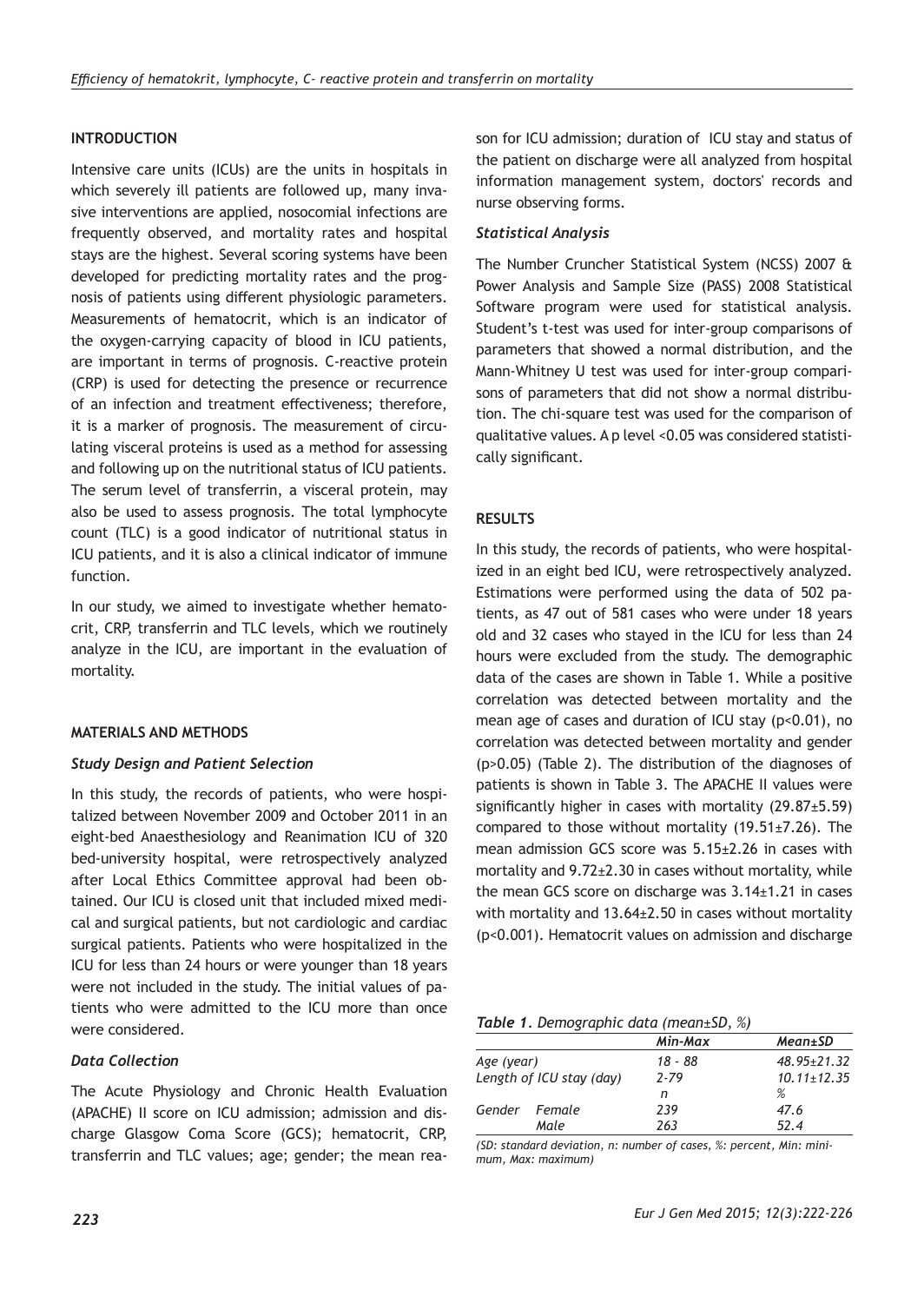|                                       | Mortality $(+)$ (n:214) | Mortality $(-)$ (n:288) | p value  |
|---------------------------------------|-------------------------|-------------------------|----------|
| Age (year)                            | $53.61 \pm 20.24$       | $38.67 \pm 20.09$       | $0.001*$ |
| • Length of ICU stay (day)<br>+Gender | $10.31 \pm 11.08$       | $9.68 \pm 14.83$        | $0.006*$ |
| Female                                | $(45.3\%)$<br>97        | 142 (49.3%)             | 0.519    |
| Male                                  | 117 (54.7%)             | 146 (50.7%)             |          |

*Table 2. Assessment of demographic data according to mortality (mean±SD)*

*(SD: standard deviation; n: number of cases; p:significance value; %: percent)*

were significantly lower in cases with mortality compared to those without mortality (p<0.05) (Table 4).

While no significant difference was detected between admission CRP values according to mortality (p>0.05), CRP values on discharge were significantly higher in cases with mortality compared to those without mortality (p<0.01) (Table 4). Transferrin values on admission and discharge were significantly lower in cases with mortality compared to those without mortality  $(p<0.01)$  (Table 4). While no significant difference was shown between admission TLC values according to mortality (p>0.05), TLC values on discharge were significantly lower in cases with mortality compared to those without mortality  $(p<0.01)$  (Table 4).

## **DISCUSSION**

Estimating mortality is important for assessing clinical performance in ICUs, patient classification and clinical studies. We aimed to investigate the efficacy of routinely used physiologic parameters in predicting mortality. Different mortality rates have been determined in many studies conducted in ICUs. In two studies of Meynaar et al. (1) and Silvestre et al. (2), the ICU mortality rates were 13.3% and 40%, respectively. In our study, the mortality

#### *Table 3. Distribution of diagnoses*

| n   | %    |
|-----|------|
| 19  | 3.8  |
| 8   | 1.6  |
| 13  | 2.6  |
| 41  | 8.1  |
| 32  | 6.4  |
| 21  | 4.2  |
| 77  | 15.3 |
| 91  | 18.1 |
| 50  | 10.0 |
| 121 | 74.1 |
| 29  | 5.8  |
|     |      |

*(RF: respiratory failure; n: number of cases; %: percent)*

rate was 42.6%. The APACHE II score is one of the most commonly used scoring systems for predicting mortality in the ICU. A strong relationship between the APACHE II score and ICU mortality rates has been shown in most of the studies in the literature (1-3). The APACHE II score was also significantly higher in cases with mortality compared to those without mortality in our study.

The GCS is the most commonly used scale for the neurologic evaluation of patients, particularly those who experience head trauma. In many studies, a low GCS score was correlated with an increase in mortality (4-6). In our study, consistent with the literature, GCS values were significantly lower in cases with mortality compared to those without mortality. In the study of Juncal et al. (7) investigating the clinical effects of sepsis in the ICU, the hematocrit levels were lower in cases with sepsis (23.45%  $\pm$  8.62%) compared to those without sepsis (29.84%  $\pm$ 5.70%), and a low hematocrit level was a significant predictor of increased mortality. In the study of Mudumbai et al. (8) investigating the relationship between 6-month and 1-year mortality rates with hematocrit levels in ICU patients, hematocrit values less than 25% were correlated with increased mortality. Sadamasa et al. (9) and Kellert et al. (10) reported that there was a strong relationship between mortality and low hematocrit levels in patients with subarachnoid haemorrhage and ischemic stroke, respectively. Lam et al. (11) reported that hematocrit was a significant predictor of mortality in trauma cases. Consistent with the literature, we found that hematocrit values on admission and discharge were significantly lower in cases with mortality compared to those without mortality.

CRP is an acute-phase reactant that indicates inflammatory conditions. The effectiveness of the CRP level in estimating mortality in the ICU has been shown in several studies. Meynaar et al. (1) found that the died patients in hospital had the higher CRP levels than the discharged alive patients. Wang et al. (3) found CRP levels of 56.7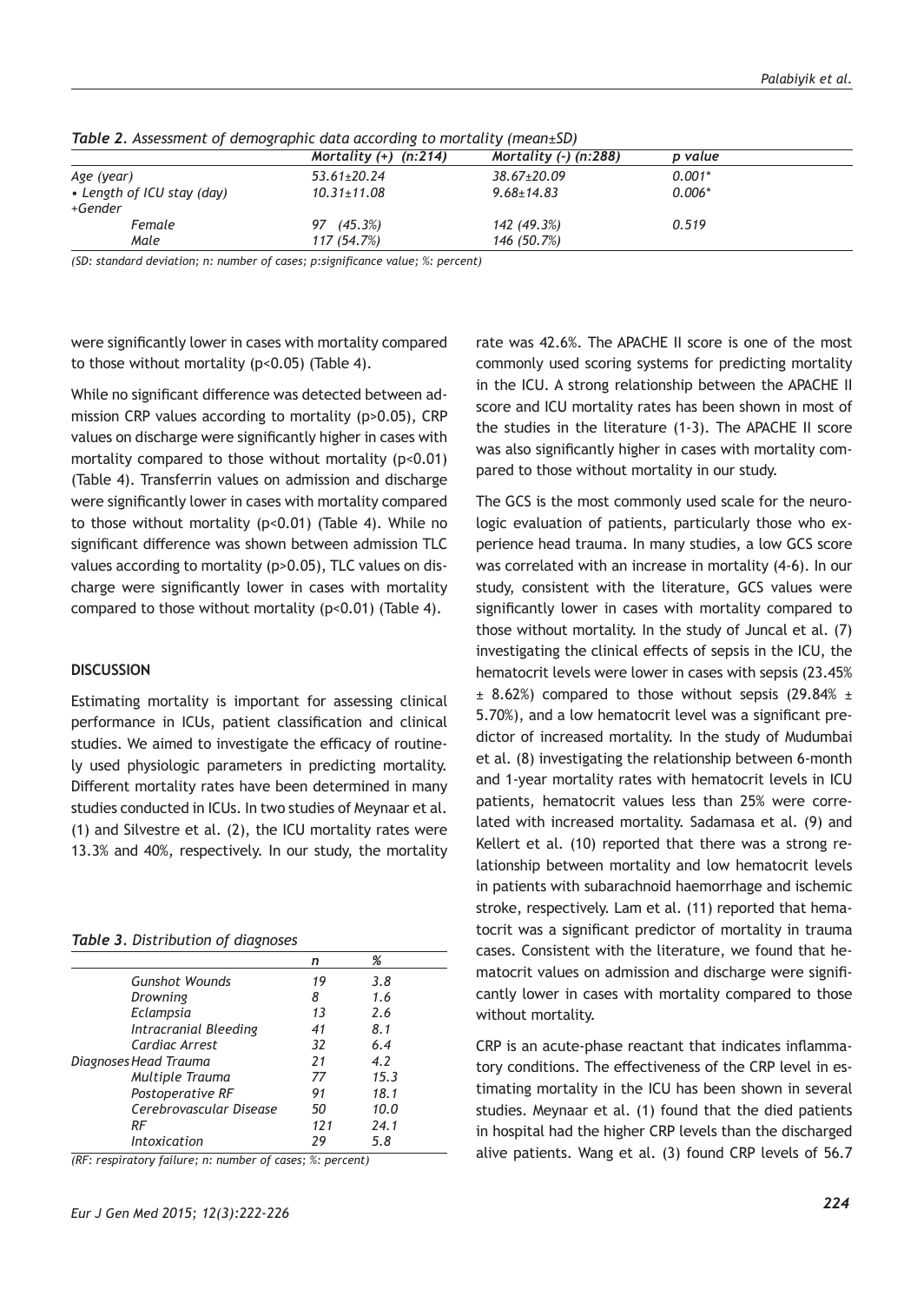| <b>Table 4.</b> Assessment of physiologic parameters according to mortanty |                  |                               |                       |          |  |  |
|----------------------------------------------------------------------------|------------------|-------------------------------|-----------------------|----------|--|--|
| <b>Parameters</b>                                                          |                  | Mortality $(+)$ Mean $\pm$ SD | Mortality (-) Mean±SD | p value  |  |  |
| <b>Hematocrit</b>                                                          |                  |                               |                       |          |  |  |
|                                                                            | Admission        | $33.17 + 8.32$                | $35.48 + 8.12$        | $0.023*$ |  |  |
|                                                                            | Discharge        | $30.44 + 8.12$                | $33.23 + 5.95$        | $0.001*$ |  |  |
| <b>CRP</b>                                                                 |                  |                               |                       |          |  |  |
|                                                                            | Admission        | $110.79 \pm 72.14$            | $92.12 \pm 67.99$     | 0.086    |  |  |
|                                                                            | Discharge        | $136.25 + 85.05$              | $75.63 + 45.26$       | $0.001*$ |  |  |
| Transferrin                                                                |                  |                               |                       |          |  |  |
|                                                                            | Admission        | $1.44 + 0.62$                 | $1.86 + 0.48$         | $0.001*$ |  |  |
|                                                                            | <b>Discharge</b> | $1.03 + 0.38$                 | $1.54 + 0.55$         | $0.001*$ |  |  |
| <b>TLC</b>                                                                 |                  |                               |                       |          |  |  |
|                                                                            | Admission        | $1050+790.38$                 | $1140.21 \pm 695.32$  | 0.074    |  |  |
|                                                                            | Discharge        | $903.18 + 732.09$             | $1217.53 + 673.92$    | $0.001*$ |  |  |

*Table 4. Assessment of physiologic parameters according to mortality*

*(CRP: C-reactive protein; TLC: total lymphocyte count; SD: standard deviation; p:significance value)*

mg/L in surviving cases and 85.9 mg/L in dying cases. While Silvestre et al. (2) found that the CRP levels at ICU discharge were not significantly different between survivors and nonsurvivors patients, Ho et al. (12) and Grander et al. (13) found that the higher CRP levels at ICU discharge were associated with the high post-ICU mortality. In our study, consistent with the literature, at ICU discharge CRP values of cases with mortality were significantly higher than those without mortality. Transferrin is a negative acute-phase reactant. The serum transferrin level, which is used to assess nutritional status, has also been used to assess the prognosis of cases in some studies. Although Guimaraes et al. (14) did not detect a correlation between transferrin level and mortality in ICU cases, they found lower serum transferrin levels in cases with mortality compared to those without mortality in two different studies carried out in the ICU (15,16). In our study, transferrin levels on admission and discharge were significantly lower in cases with mortality compared to those without mortality. In our study, the effect of TLC, which is used in the assessment of the nutritional status of ICU cases, was evaluated in addition to transferrin. A few studies in the literature have evaluated these two parameters together (14-16). In contrast to Guimaraes et al. (14), in different two studies, low transferrin levels and low TLC levels were reported to be associated with mortality (15,16). Jung et al. (17) found that TLC levels were similar in survivors and nonsurvivors haemodialysis patients, and did not suggested that TLC level was used a predictive parameter. However, many studies found that TLC levels of nonsurvivors patients were lower than survivors patients (18,19). In our study, TLC values on discharge were significantly lower in cases with mortality compared to those without mortality.

In conclusion, a positive correlation was detected between mortality and parameters such as hematocrit, CRP, transferrin and TLC, which may easily be used in the ICU. A relationship was found between mortality and hematocrit and transferrin values on admission and discharge, CRP and TLC values only on discharge. We suggest that hematocrit and transferrin values at ICU admission could be used as parameters in predicting ICU mortality, but not CRP and TLC. Otherwise, CRP and TLC could be associated with post-ICU mortality as predictive parameters. These findings are required to supplement by further studies.

#### *REFERENCES*

- *1. Meynaar IA, Knook AHM, Coolen S, et al. Red cell distribution width as predictor for mortality in critically ill patients. Neth J Med 2013;71:488-93.*
- *2. Silvestre J, Coelho L, Povoa P. Should C-reactive protein concentration at ICU discharge be used as a prognostic marker? BMC Anesthesiology 2010;10:17.*
- *3. Wang F, Pan W, Pan S, Wang S, Ge Q, Ge J. Usefulness of N-terminal pro-brain natriuretic peptide and C-reactive protein to predict ICU mortality in unselected medical ICU patients: a prospective, observational study. Crit Care 2011;15:42.*
- *4. Femi OL, Mansur N. Factors associated with death and predictors of one-month mortality from stroke in Kano, Northwestern Nigeria. J Neurosci Rural Pract 2013;4:56-61.*
- *5. Bhatia R, Singh H, Singh S, et al. A prospective study of inhospital mortality and discharge outcome in spontaneous intracerebral hemorrhage. Neurol India 2013;61:244-8.*
- *6. Lown DJ, Knott J, Rechnitzer T, Maclsaac C. Predicting short-term and long-term mortality in elderly emergency patients admitted for intensive care. Crit Care Resusc 2013;15:49-55.*